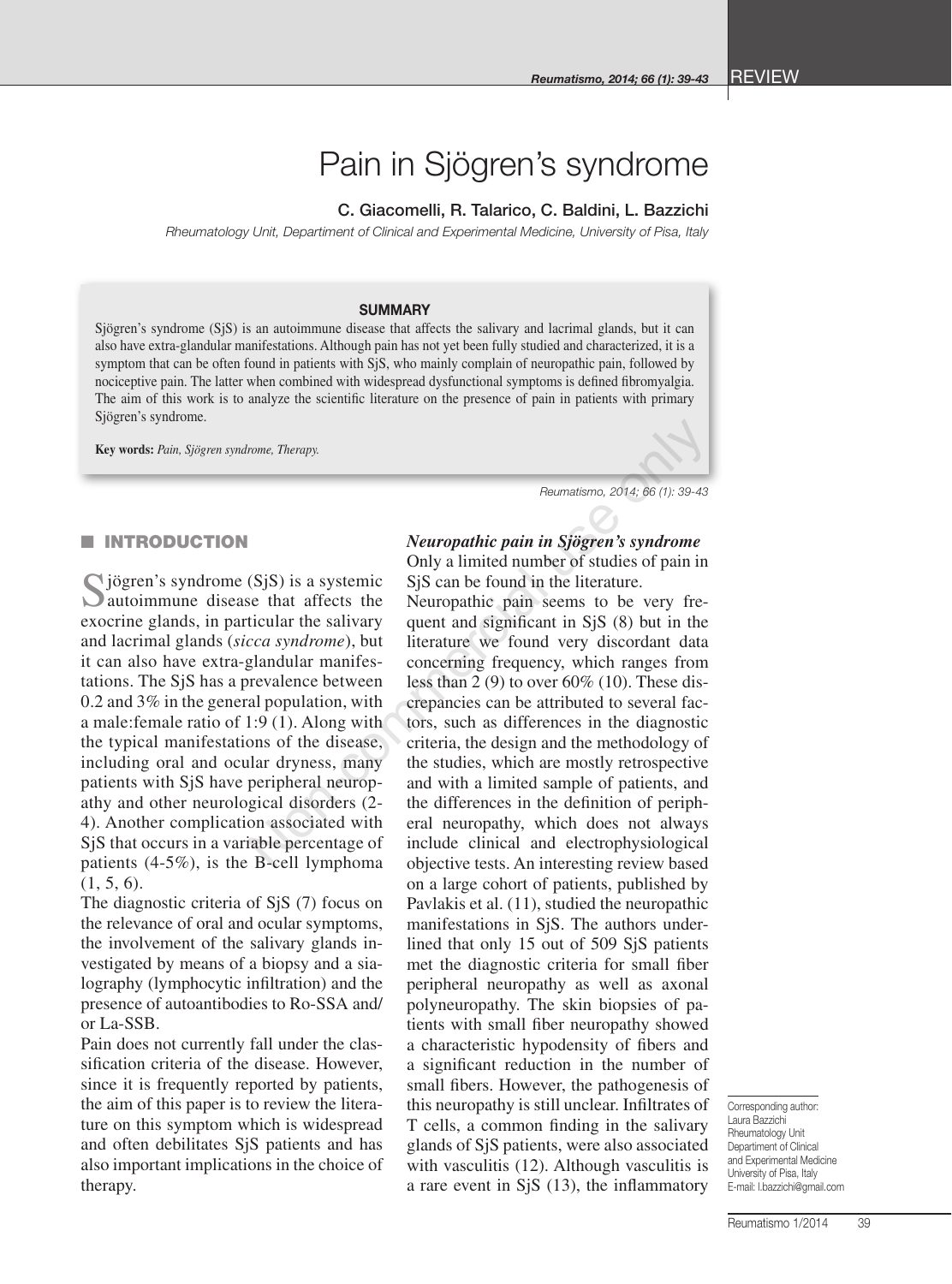infiltration of the vessel walls leads to the destruction of the endothelial cells, which appears to correlate with the presence of mononeuropathy and polyneuropathy (14, 15). In a paper published by Ramos-Casals et al. (16), 16% of 558 patients with SjS showed a cutaneous involvement, which in 58% of these cases was of vasculitic origin. Although the pathogenic role of T cells in the development of neuropathy remains still unclear, it appears to be related to the production of interleukins (IL), in particular IL-6 and IL8, as highlighted by a recent work that evaluated the high presence of these cytokines in skin biopsies of patients with small fiber neuropathy (17). Another suggested pathogenic mechanism of neuropathy in SjS seems to be related to B lymphocytes. In particular some autoantibodies are thought to be related to neuropathy, such as antibodies *versus* GW/P (18),  $\alpha$ -fodrin (19) and anti-muscarinic acetylcholine type III receptor (20). These antibodies, however, are nonspecific, and the correlation with neuropathies is not always confirmed. Frecent work that evaluated the righ pres-<br>
recent of these cytokines in skin biopises of energative, it entimed<br>
another suggested pathogenic mechanism 23), which could expandents with small fiber neuropathy (17). a como

In a recent paper published by Segal et al. (21), the authors evaluated the presence of neuropathic pain, comorbidity, and quality of life (QoL) in 108 patients with SjS. In particular, they assessed the influence of seropositivity (anti Ro/SSA La/SSB) on the clinical features, the outcome of the disease and the prevalence of neuropathic and chronic pain. The authors also evaluated the presence of psychiatric comorbidity in these patients. The results show that pain is a symptom reported by both groups of patients, namely 65% in the seropositive group and 75% in the seronegative group. A significant difference was identified in the intensity of pain, which was found to be higher in the group of seronegative patients. Although other symptoms, such as fatigue, anxiety and depression were not statistically significant in the groups of seropositive and seronegative patients, they affect a high percentage of patients. This study also shows that pain and the impairment of physical skills were more severe in seronegative patients and confirms that chronic pain affects a high percentage of patients. However, the presence of neuropathic pain can often be underestimated, as it is mainly assessed by patient's interviews, using verbal descriptors, thus potentially leading to incorrect evaluations. From an analysis of the literature, it emerged that a high percentage of SjS patients are also affected by a comorbidity, *i.e.* fibromyalgia (FM) (22, 23), which could explain the high percentage of chronic pain in these patients (24).

### *Widespread pain in Sjögren's syndrome*

Widespread pain is a symptom reported by 72% of SjS patients (25). In addition, several studies report a high incidence of fibromyalgia in SjS, as shown in (25-27). An interesting work published by Iannuccelli et al. (28) wonders whether pain in SjS is a result of inflammation or comorbid fibromyalgia. In a cohort of 50 SjS patients, the authors evaluated the presence of extremely debilitating symptoms, such as fatigue, widespread pain, QoL by administering the health assessment questionnaire, and the fibromyalgia impact questionnaire (FIQ). Anxiety and depression were assessed on the basis of the Zung anxiety and depression scales. The presence of FM was assessed also by examining the tender points. The most interesting result is the high percentage of SjS patients who report fatigue (88%) and pain (90%), even though visual analogue scores, pain and fatigue were not statistically significant with respect to the patients with systemic lupus erythematosus (SLE). However the presence of fibro-

Table I - Percentage of fibromvalgia on Siögren's syndrome.

| Author                                                                                                                                                                                                                                                                                           | Year of publication | <b>Number of patients</b> | <b>Percentage of FM</b> |
|--------------------------------------------------------------------------------------------------------------------------------------------------------------------------------------------------------------------------------------------------------------------------------------------------|---------------------|---------------------------|-------------------------|
| Ostuni et al. (26)                                                                                                                                                                                                                                                                               | 2002                | 100                       | 22%                     |
| Dohrenbusch et al. (25)                                                                                                                                                                                                                                                                          | 1996                | 38                        | 44%                     |
| Bonafede et al. (27)                                                                                                                                                                                                                                                                             | 1995                | 72                        | 11%                     |
| $\mathbf{r}$ and $\mathbf{r}$ and $\mathbf{r}$ and $\mathbf{r}$ and $\mathbf{r}$ and $\mathbf{r}$ and $\mathbf{r}$ and $\mathbf{r}$ and $\mathbf{r}$ and $\mathbf{r}$ and $\mathbf{r}$ and $\mathbf{r}$ and $\mathbf{r}$ and $\mathbf{r}$ and $\mathbf{r}$ and $\mathbf{r}$ and $\mathbf{r}$ and |                     |                           |                         |

FM, fibromyalgia.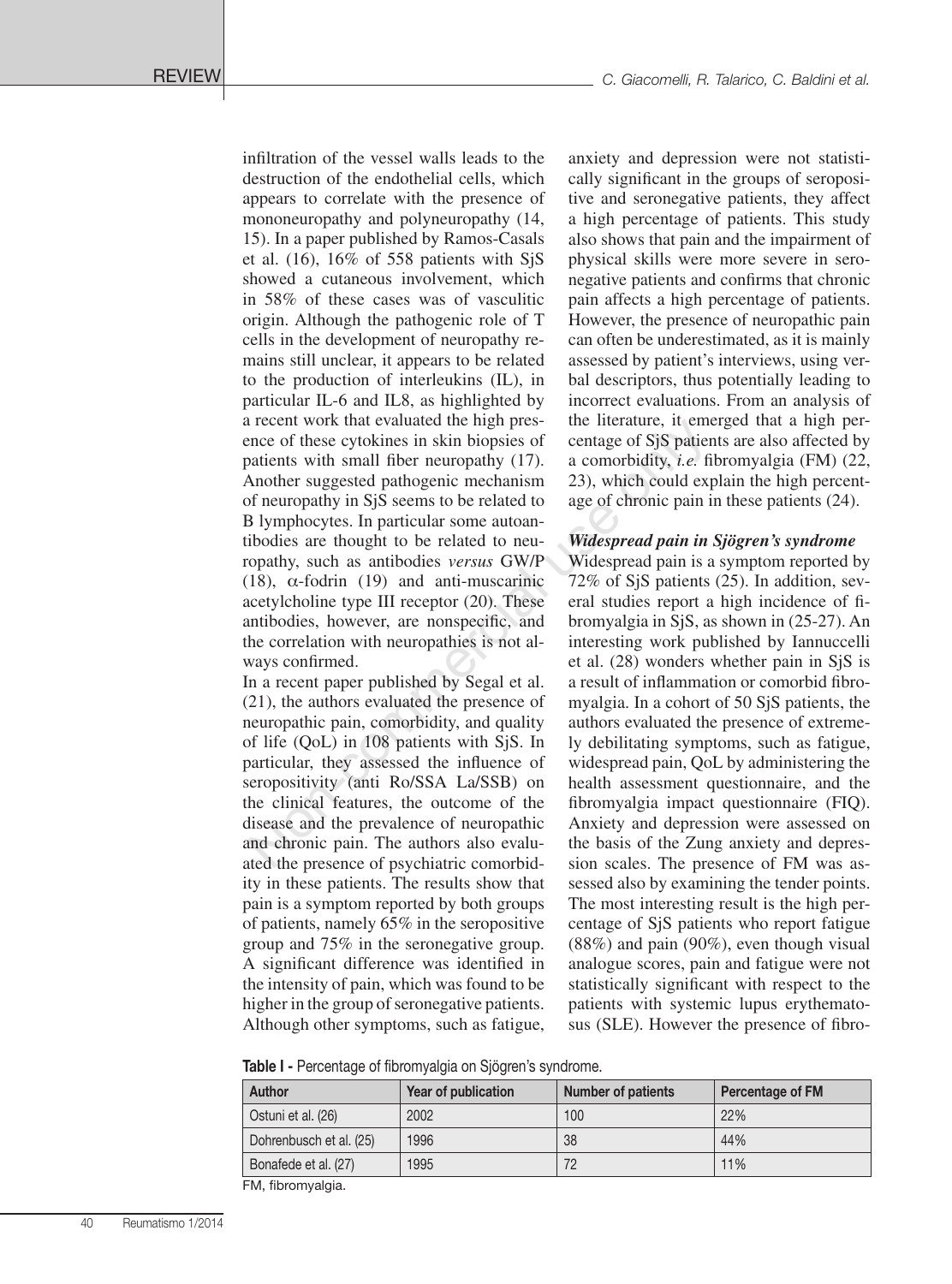

Figure 1 - Fibromyalgia was diagnosed in a higher percentage of systemic lupus erythematosus patients *versus* Sjögren's syndrome patients (32% *vs* 18%, P=0.022).

myalgia was significantly lower in the SjS group compared with the SLE group (9/50 *vs* 16/50). Figure 1 shows the data about tender points, fatigue, pain and FIQ in the group of patients with co-morbid fibromyalgia versus those with the connective tissue disease only. Remarkably, the percentage of patients that reported fatigue and pain was higher in patients with SjS, even in the group of patients without FM. The authors concluded that fibromyalgia contributes more significantly to the presence of pain in SLE patients than in SjS patients, suggesting that the causes for fatigue and widespread pain are different in these two connective tissue diseases.

In a recent paper the psychological aspects of catastrophizing were investigated in patients with SjS (29). The authors evaluated various aspects of the disease through questionnaires, which included questions on pain, fatigue and catastrophizing, and explored the influence of each variable on pain, using a linear regression curve. The results show that catastrophizing is highly predictive of pain, fatigue, anxiety and depression, independently from the immunological status, therefore an approach aimed at reducing this psychological symptom may be useful to improve the QoL of patients with SjS.

# **n** CONCLUSIONS

Although SjS patients frequently complain of pain, this symptom is not included in the diagnostic criteria of the disease. However, both clinical experience and the limited scientific literature available show a correlation between pain and SjS. Neuropathic pain, especially when small fibers are involved, seems to be the most frequent, although its pathogenic mechanisms have not yet been clarified. Furthermore, the difficulty in classifying the type of neuropathic pain may lead to an underestimation of this symptom. FREE THE TERRA THE TERRA THE USE ON THE TERRA THE AND MELTERT THE AND MUST CONCLUSIONS<br>
Non-commercial use of the SiS CONCLUSIONS<br>
SIS IS CONCLUSIONS<br>
SISE SEVENT THE SIS CONCLUSIONS<br>
SISE SEVENT THE SIS CONCLUSIONS<br>
DOME

> The inflammatory pain related to the autoimmune origin of the disease mostly involves the joints and manifests itself as arthralgia/arthritis pain, and is therefore a more common symptom.

> SS patients also often complain of widespread pain, which seems to be caused by comorbid fibromyalgia and must be clearly diagnosed to administer a proper treatment and avoid overtreatment. Finally, affective and mood disorders are often present in SjS and catastrophizing adversely affects the perception of pain and quality of life of the patient.

> In conclusion, although the classification criteria do not include an assessment of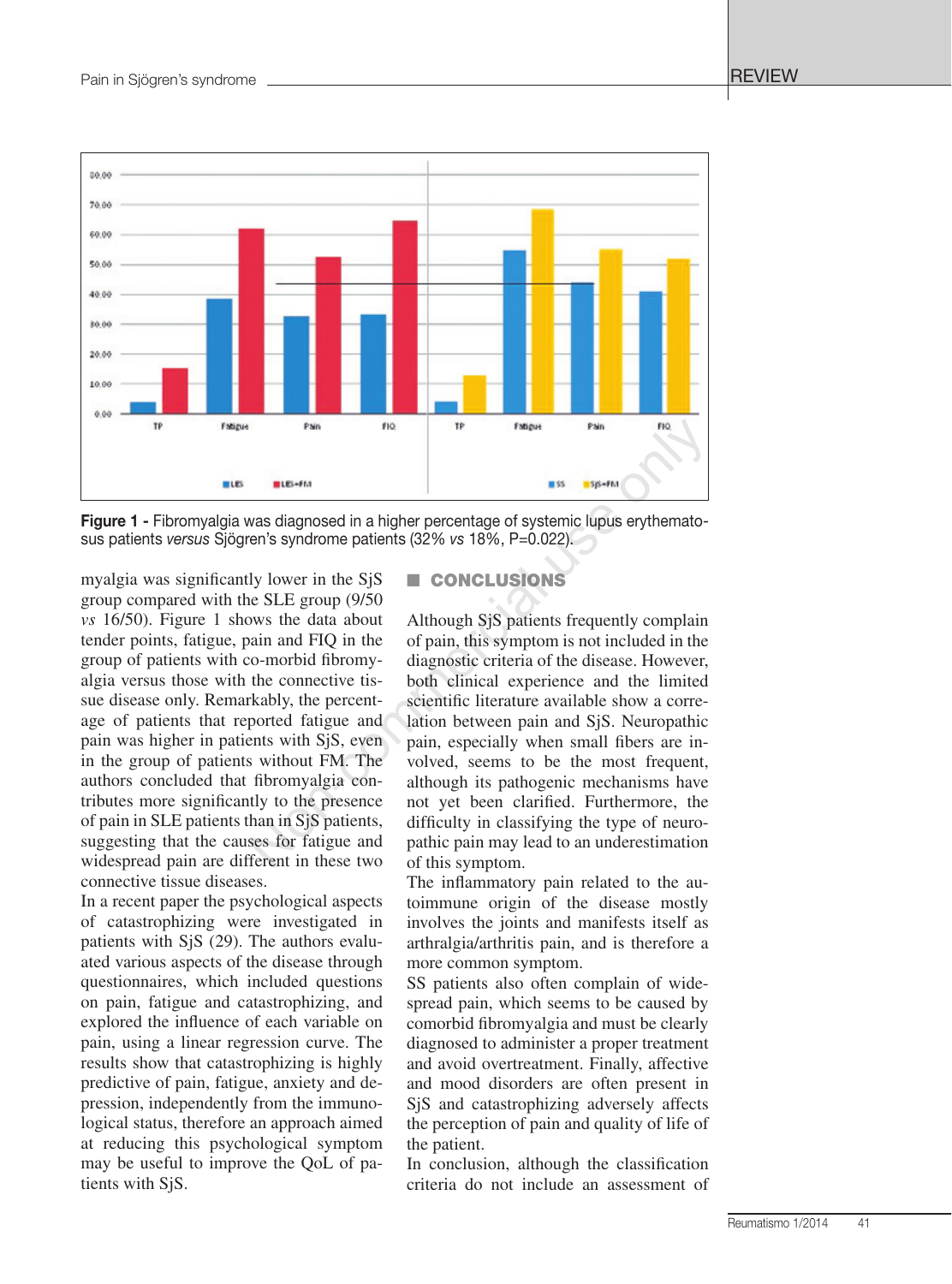**REVIEW** 

pain, a correct approach to SjS patients should take it into account, especially when it is not due to an inflammatory or neuropathic mechanism, to implement an adequate therapeutic strategy to improve their quality of life.

## **REFERENCES**

- 1. Reksten TR, Jonsson MV. Sjögren's syndrome: an update on epidemiology and current insights on pathophysiology. Oral Maxillofac Surg Clin North Am. 2014; 26: 1-12.
- 2. Pavlakis PP, Alexopoulos H, Kosmidis ML, Mamali I, Moutsopoulos HM, Tzioufas AG, et al. Peripheral neuropathies in Sjögren's syndrome: a critical update on clinical features and pathogenetic mechanisms. J Autoimmun. 2012; 39: 27-33.
- 3. Sène D, Jallouli M, Lefaucheur JP, Saadoun D, Costedoat-Chalumeau N, Maisonobe T, et al. Peripheral neuropathies associated with primary Sjögren syndrome: immunologic profiles of nonataxic sensory neuropathy and sensorimotor neuropathy. Medicine (Baltimore). 2011; 90: 133-8. 2. Pavlakis PP, Alexopoulos H, Kosmidis ML,  $14$ . Terrier B, Lacroix Commali I, Moutsopoulos HH, Tizolias AG, et Dhote R, Maillot F, Charlier and pathogenetic mechanisms. J Autoimmun. thy Arthritis Rheum (2012; 39: 27-33.
- 4. Chai J, Herrmann D, Stanton M, Barbano R, Logigian E. Painful small-fiber neuropathy in Sjögren syndrome. Neurology. 2005; 65: 925-7.
- 5. Solans-Laque R, Lopez-Hernandez A, Bosch-Gil J, Palacios A, Campillo M, Vilardell-Tarres M. Risk, predictors, and clinical characteristics of lymphoma development in primary Sjögren's syndrome. Semin Arthritis Rheum. 2011; 41: 415-23.
- 6. Bartoloni E, Alunno A, Gerli R. Primary Sjögren's syndrome as paraneoplastic disorder: a case report. Clin Exp Rheumatol. 2012; 30: 454.
- 7. Vitali C, Bombardieri S, Jonsson R, Moutsopoulos HM, Alexander EL, Carsons SE, et al. Classification criteria for Sjögren's syndrome: a revised version of the European criteria proposed by the American-European Consensus Group. Ann Rheum Dis. 2002; 61: 544-8.
- 8. Brito-Zerón P, Akasbi M, Bosch X, Bové A, Pérez-De-Lis M, Diaz-Lagares C, et al. Classification and characterisation of peripheral neuropathies in 102 patients with primary Sjögren's syndrome. Clin Exp Rheumatol. 2013; 31: 103-10.
- 9. Pavlakis PP, Alexopoulos H, Kosmidis ML, Stamboulis E, Routsias JG, Tzartos SJ, et al. Peripheral neuropathies in Sjögren syndrome: a new reappraisal. J Neurol Neurosurg Psychiatry. 2011; 82: 798-802.
- 10. Lopate G, Pestronk A, Al-Lozi M, Lynch T, Florence J, Miller T, Levine T, et al. Peripheral

neuropathy in an outpatient cohort of patients with Sjögren's syndrome. Muscle Nerve. 2006; 33: 672-6.

- 11. Pavlakis PP, Alexopoulos H, Kosmidis ML, Mamali I, Moutsopoulos HM, Tzioufas AG, et al. Peripheral neuropathies in Sjögren's syndrome: a critical update on clinical features and pathogenetic mechanisms. J Autoimmun. 2012; 39: 27-33.
- 12. Gorson KC. Vasculitic neuropathies: an update. Neurologist. 2007; 13: 12-9.
- 13. Ramos-Casals M, Solans R, Rosas J, Camps MT, Gil A, Del Pino-Montes J, et al. Primary Sjögren syndrome in Spain: clinical and immunologic expression in 1010 patients. Medicine (Baltimore). 2008; 87: 210-9.
- 14. Terrier B, Lacroix C, Guillevin L, Hatron PY, Dhote R, Maillot F, et al. Diagnostic and prognostic relevance of neuromuscular biopsy in primary Sjögren's syndrome-related neuropathy. Arthritis Rheum. 2007; 57: 1520-9.
- 15. Sène D, Jallouli M, Lefaucheur JP, Saadoun D, Costedoat-Chalumeau N, Maisonobe T, et al. Peripheral neuropathies associated with primary Sjögren syndrome: immunologic profiles of nonataxic sensory neuropathy and sensorimotor neuropathy. Medicine (Baltimore). 2011; 90: 133-8.
- 16. Ramos-Casals M, Anaya JM, García-Carrasco M, Rosas J, Bové A, Claver G, et al. Cutaneous vasculitis in primary Sjögren syndrome: classification and clinical significance of 52 patients. Medicine (Baltimore). 2004; 83: 96-106.
- 17. Uçeyler N, Kafke W, Riediger N, He L, Necula G, Toyka KV, et al. Elevated proinflammatory cytokine expression in affected skin in small fiber neuropathy. Neurology. 2010; 74: 1806-13.
- 18. Bhanji RA, Eystathioy T, Chan EK, Bloch DB, Fritzler MJ. Clinical and serological features of patients with autoantibodies to GW/P bodies. Clin Immunol. 2007; 125: 247-56.
- 19. Mori K, Iijima M, Koike H, Hattori N, Tanaka F, Watanabe H, et al. The wide spectrum of clinical manifestations in Sjögren's syndromeassociated neuropathy. Brain. 2005; 128: 2518-34.
- 20. Dawson L, Tobin A, Smith P, Gordon T. Antimuscarinic antibodies in Sjögren's syndrome: where are we, and where are we going? Arthritis Rheum. 2005; 52: 2984-95.
- 21. Segal BM, Pogatchnik B, Henn L, Rudser K, Sivils KM. Pain severity and neuropathic pain symptoms in primary Sjögren's syndrome: a comparison study of seropositive and seronegative Sjögren's syndrome patients. Arthritis Care Res (Hoboken). 2013; 65: 1291-8.
- 22. Giles I, Isenberg D. Fatigue in primary Sjögren's syndrome: is there a link with the fibromyalgia syndrome? Ann Rheum Dis. 2000; 59: 875-8.